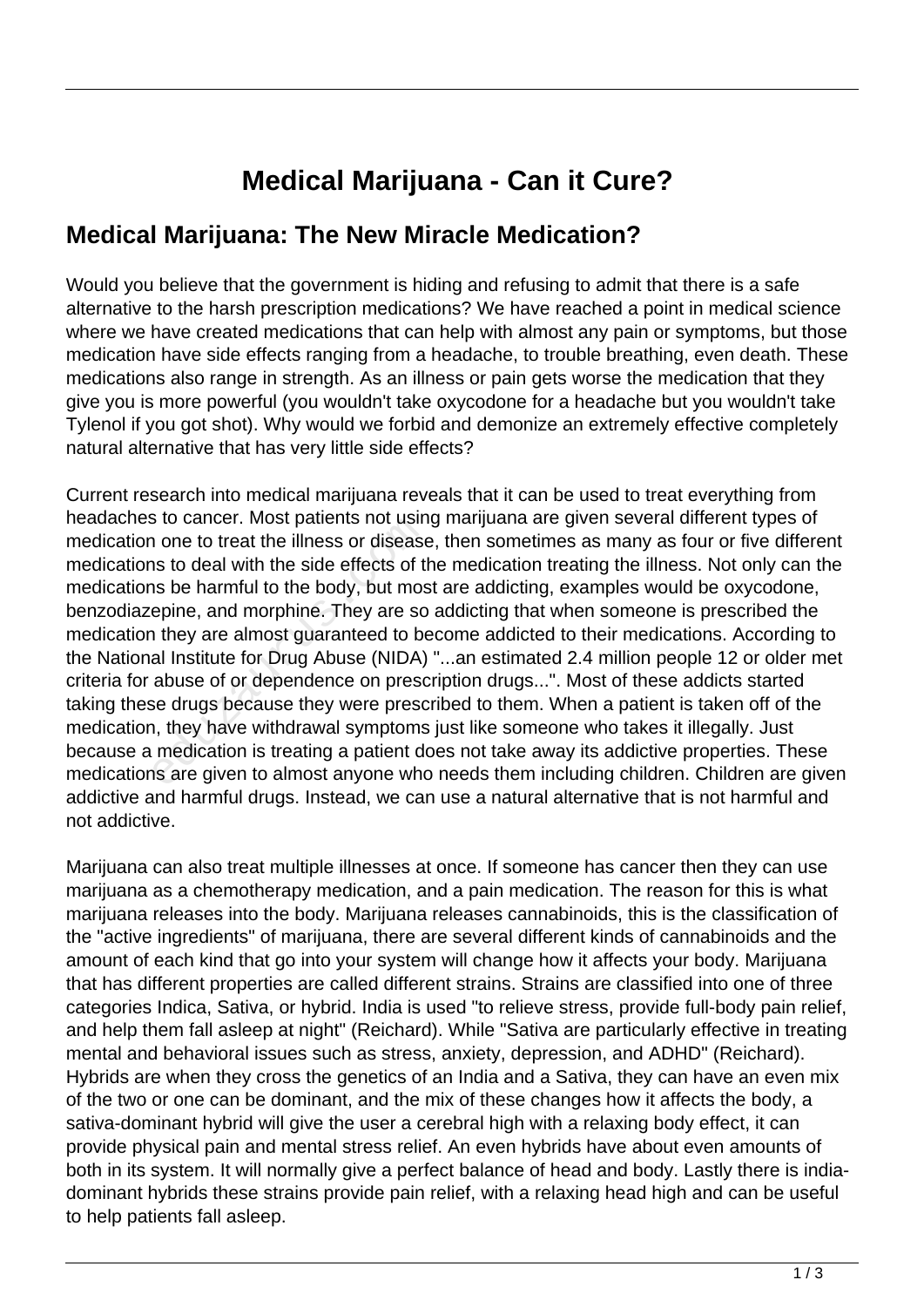Different cannabinoids change how it affects the body. Two main kinds of cannabinoid are "Delta 9 Tetrahydrocannabinol" or THC and "Cannabidiol" or CBD. THC is known as the psychoactive component (it does still have medical properties), CBD is known mostly as the medical component. CBD can be an Antiemetic, Anticonvulsant, Antipsychotic, Antiinflammatory, Antioxidant, Anti-tumoral/Anti-cancer, and Anxiolytic/Anti-depressant. It is also known "to reduce the intoxicating effects of THC, such as memory impairment and paranoia"(5 Mus). THC can be used for "pain relief, PTSD, stimulating appetite, nausea, and vomiting, Glaucoma, Asthma, anxiety, and sleep" (7 Pro). For most patients, they need a mixture of the effects of both THC and CBD to help them. The National Cancer Institute (NCI) has recently talked about "Studies in mice and rats have shown that cannabinoids may inhibit tumor growth by causing cell death, blocking cell growth, and blocking the development of blood vessels needed by tumors to grow. Laboratory and animal studies have shown that cannabinoids may be able to kill cancer cells while protecting normal cells" (Canna).

This might bring up the question, What does marijuana do to the brain? When we take marijuana into our system it starts to mix into the bloodstream and goes to our brain. Our brains have all kinds of different receptors for processing different chemicals that enter the brain. Cannabinoids are processed through the Endocannabinoid system. The Endocannabinoid system has "Cannabinoid receptors (molecules that bind to cannabinoids) [that] have been studied in the brain, spinal cord, and nerve endings throughout the body of animals…" (Canna). Our body produces chemicals similar to Cannabinoid to give us joy and pain relief that go through the Endocannabinoid system called the Endocannabinoid. This is why it is nonaddictive, when cannabinoids are processed they are going through receptors made for the Endocannabinoid, their chemical structures are almost identical. It would be almost the same as getting addicted to dopamine, norepinephrine, or epinephrine. After it goes to the brain it is directed to where the body needs it. For example in a cancer patient the cannabinoids would go through the bloodstream and to the tumor. bids are processed through the En<br>s "Cannabinoid receptors (molecu<br>the brain, spinal cord, and nerve e<br>produces chemicals similar to Can<br>e Endocannabinoid system called<br>when cannabinoids are processed<br>abinoid, their chemic

To compare the side effects of pain medication let's compare marijuana to oxycodone, the current known side effects by the NCL for marijuana are "Rapid beating of the heart, low blood pressure, muscle relaxation, bloodshot eyes, slowed digestion and movement of food by the stomach and intestines, dizziness, depression, hallucinations, paranoia". The side effects for oxycodone are way too numerous to list here. Here is a small selection "Chills, cold sweats, confusion, difficult or labored breathing, dizziness, faintness, or lightheadedness when getting up suddenly from a lying or sitting position, fever, tightness in the chest, twitching, abdominal or stomach pain, bloating or swelling of the face, arms, hands, lower legs, or feet, blood in the urine, burning while urinating burning, crawling, itching, numbness, prickling, "pins and needles", or tingling feelings, chest pain, convulsions, cough…" (Micromedex).This is not to say that these drugs should not be used to treat patients but that they should have another option than something that is not only addictive, and can cause harm to the human body. Marijuana is not for everyone because it affects everyone's body differently, but this doesn't mean that it shouldn't be an option for those who choose it.

Current politics have marijuana as a schedule one drug, a schedule one drug is defined by the DEA as "substances, or chemicals [that] are defined as drugs with no currently accepted medical use and a high potential for abuse" (DEA /). Marijuana is classified as drugs such as "heroin, lysergic acid diethylamide (LSD), 4-methylenedioxymethamphetamine (ecstasy), methaqualone, and peyote". Each of these drugs has been proven to be harmful to the body and cause addiction and possible death, marijuana, on the other hand, has not been shown to